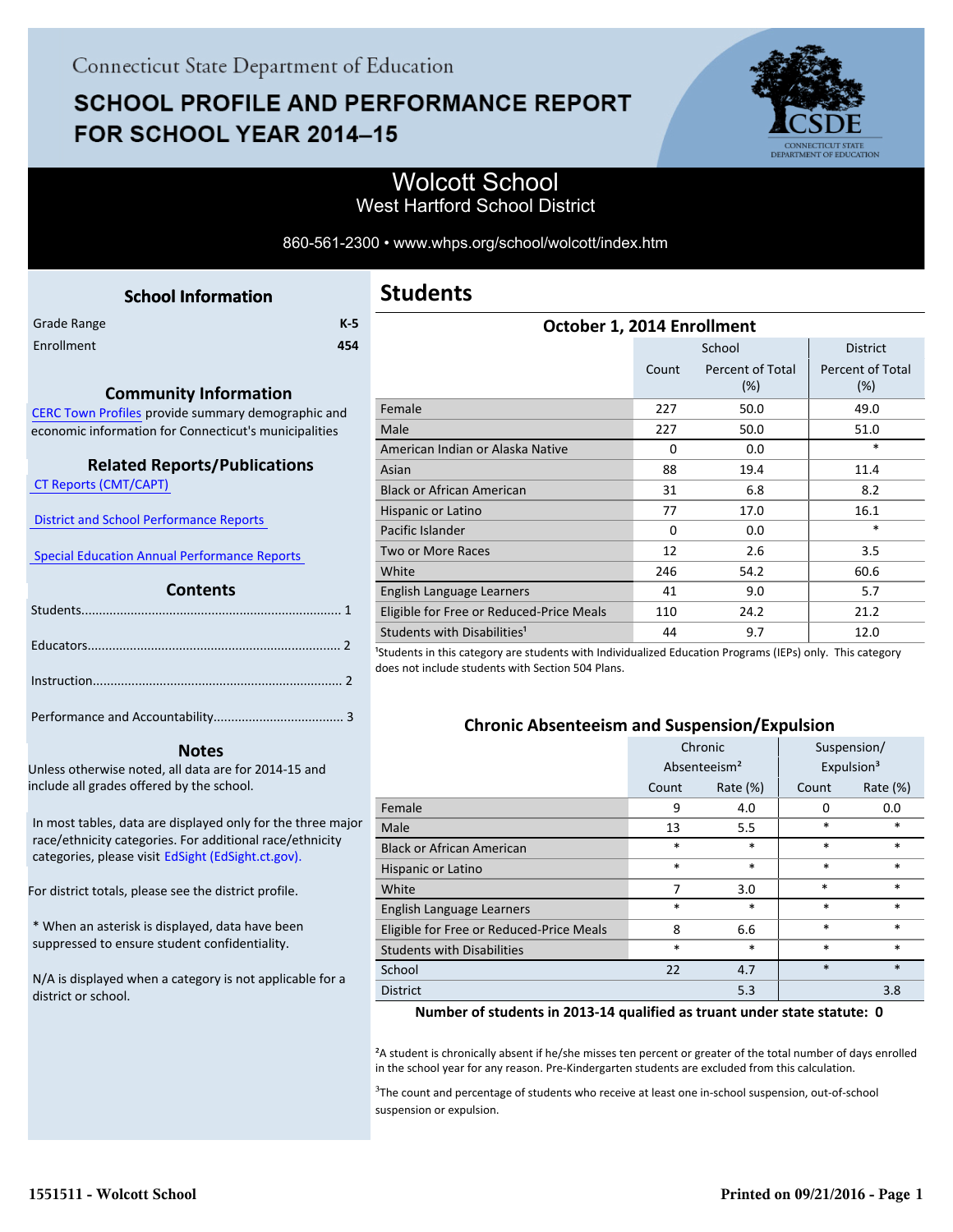# School Profile and Performance Report for School Year 2014-15 Wolcott School West Hartford School District

## **Educators**

### **Full-Time Equivalent (FTE)<sup>1</sup> Staff**

|                                                           | <b>FTE</b> |
|-----------------------------------------------------------|------------|
| <b>General Education</b>                                  |            |
| <b>Teachers and Instructors</b>                           | 33.0       |
| Paraprofessional Instructional Assistants                 | 2.0        |
| <b>Special Education</b>                                  |            |
| Teachers and Instructors                                  | 6.5        |
| Paraprofessional Instructional Assistants                 | 16.0       |
| <b>Administrators, Coordinators and Department Chairs</b> |            |
| School Level                                              | 1.0        |
| Library/Media                                             |            |
| Specialists (Certified)                                   | 1.0        |
| <b>Support Staff</b>                                      | 0.5        |
| Instructional Specialists Who Support Teachers            | 2.7        |
| Counselors, Social Workers and School Psychologists       | 1.6        |
| <b>School Nurses</b>                                      | 1.0        |
| Other Staff Providing Non-Instructional Services/Support  | 10.7       |

<sup>1</sup>In the full-time equivalent count, staff members working part-time in the school are counted as a fraction of full-time. For example, a teacher who works half-time in a school contributes 0.50 to the school's staff count.

| <b>Educators by Race/Ethnicity</b>         |       |                         |                         |  |  |  |
|--------------------------------------------|-------|-------------------------|-------------------------|--|--|--|
|                                            |       | School                  | <b>District</b>         |  |  |  |
|                                            | Count | Percent of Total<br>(%) | Percent of Total<br>(%) |  |  |  |
| American Indian or Alaska<br><b>Native</b> | O     | 0.0                     | 0.2                     |  |  |  |
| Asian                                      | 1     | 2.0                     | 1.6                     |  |  |  |
| <b>Black or African American</b>           | 1     | 2.0                     | 2.3                     |  |  |  |
| Hispanic or Latino                         | 3     | 6.0                     | 3.3                     |  |  |  |
| Pacific Islander                           | 0     | 0.0                     | 0.0                     |  |  |  |
| Two or More Races                          | O     | 0.0                     | 0.0                     |  |  |  |
| White                                      | 45    | 90.0                    | 92.6                    |  |  |  |

### **Classes Taught by Highly Qualified Teachers**²

|                                            | Percent of Total (%) |  |  |  |
|--------------------------------------------|----------------------|--|--|--|
| School                                     | 100.0                |  |  |  |
| School Poverty Quartile: Middle            |                      |  |  |  |
| <b>State High Poverty Quartile Schools</b> | 97.9                 |  |  |  |
| <b>State Low Poverty Quartile Schools</b>  | 99 R                 |  |  |  |

<sup>2</sup>Core academic classes taught by teachers who are fully certified to teach in that subject area.

### **Classroom Teacher Attendance, 2013-14**

|                                             | School | <b>District</b> |
|---------------------------------------------|--------|-----------------|
| Average # of FTE Days Absent Due to Illness | 9.2    | 8.5             |
| or Personal Time                            |        |                 |

# **Instruction and Resources**

| <b>School Schedule</b>                |     |                                  |          |
|---------------------------------------|-----|----------------------------------|----------|
| Days of Instruction                   | 182 | <b>School Hours for Students</b> |          |
| <b>Hours of Instruction Per Year</b>  |     | <b>Start Time</b>                | 08:35 AM |
| Grades 1-12 and Full-Day Kindergarten | 977 | End Time                         | 03:20 PM |
| Half/Extended Day Kindergarten        | N/A |                                  |          |

### **Students with Disabilities Who Spend 79.1 to** 100 Percent of Time with Nondisabled Peers<sup>3</sup>

|                                | Count  | Rate $(\%)$ |
|--------------------------------|--------|-------------|
| Autism                         | 7      | $\ast$      |
| <b>Emotional Disturbance</b>   | $\ast$ | $\ast$      |
| <b>Intellectual Disability</b> | $\ast$ | $\ast$      |
| Learning Disability            | $\ast$ | $\ast$      |
| Other Health Impairment        | 6      | $\ast$      |
| <b>Other Disabilities</b>      | $\ast$ | $\ast$      |
| Speech/Language Impairment     | 10     | $\ast$      |
| School                         | 33     | 100.0       |
| <b>District</b>                |        | 74.8        |
|                                |        |             |

³Ages 6-21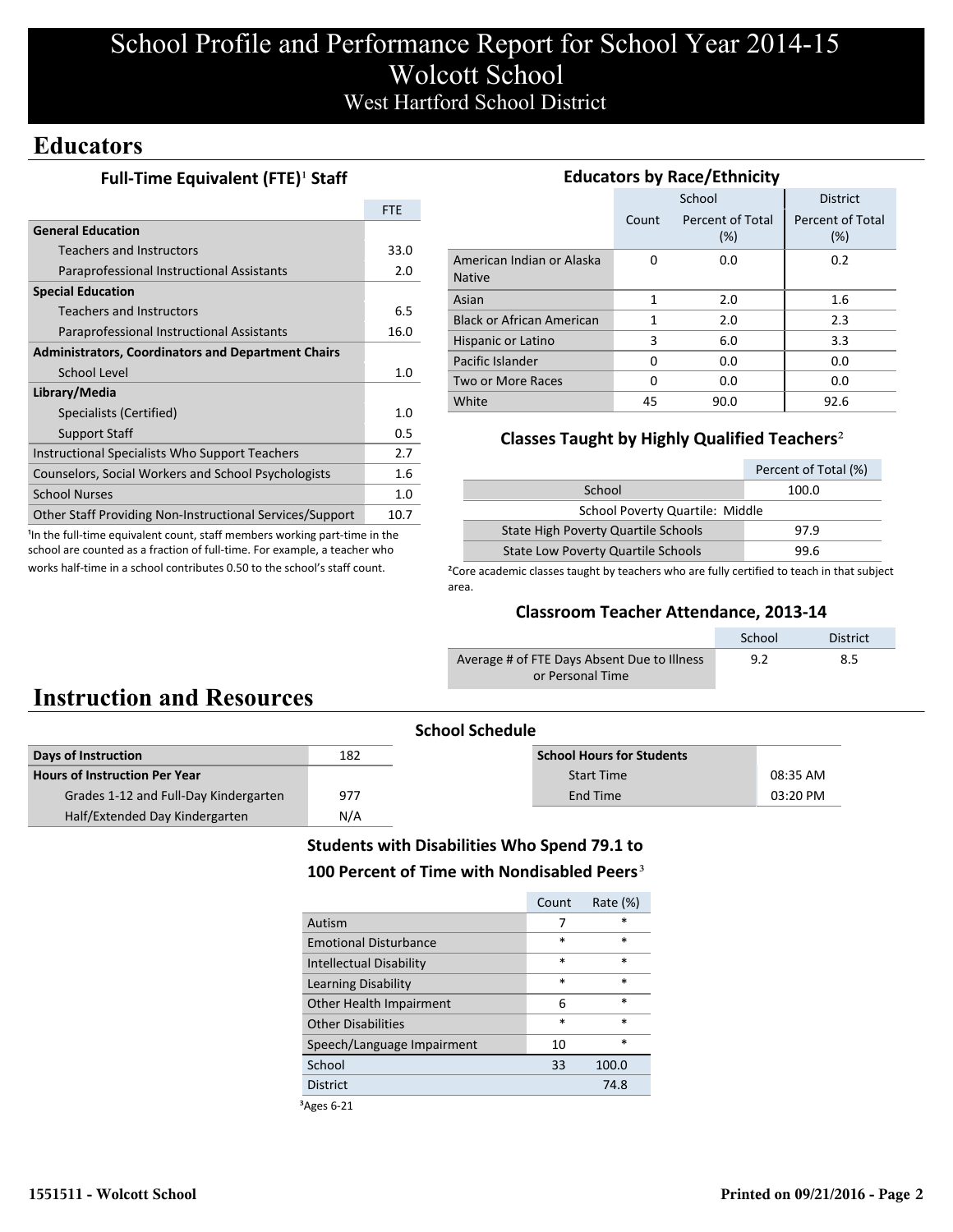# School Profile and Performance Report for School Year 2014-15 Wolcott School West Hartford School District

## **Performance and Accountability**

### **School Performance Index (SPI)**

A School Performance Index (SPI) for the Smarter Balanced and Connecticut Alternate Assessment(CTAA) is the test performance of both assessments in the respective subject for all students in the school. The SPI ranges in value from 0 to 100 points. Connecticut's ultimate target for a SPI is 75 because in a school with a SPI of 75 or above, students will have performed at or above the 'goal' level on the majority of tests.

|                                              | <b>English Language Arts(ELA)</b> |            | <b>Math</b> |            | <b>Science</b> |            |
|----------------------------------------------|-----------------------------------|------------|-------------|------------|----------------|------------|
|                                              | Count                             | <b>SPI</b> | Count       | <b>SPI</b> | Count          | <b>SPI</b> |
| American Indian or Alaska Native             | 0                                 | N/A        | 0           | N/A        | 0              | N/A        |
| Asian                                        | 46                                | 73.1       | 46          | 67.5       | 15             | $\ast$     |
| <b>Black or African American</b>             | 18                                | $\ast$     | 18          | $\ast$     | $\ast$         | $\ast$     |
| Hispanic or Latino                           | 35                                | 66.9       | 35          | 59.6       | 14             | $\ast$     |
| Native Hawaiian or Other Pacific Islander    | 0                                 | $\ast$     | 0           | $\ast$     | 0              | *          |
| Two or More Races                            | 7                                 | $\ast$     | 7           | $\ast$     | $\ast$         | $\ast$     |
| White                                        | 128                               | 81.1       | 128         | 75.0       | 41             | 63.3       |
| English Language Learners                    | 28                                | 67.5       | 28          | 60.0       | 7              | $*$        |
| Non-English Language Learners                | 206                               | 77.3       | 206         | 70.6       | 71             | 60.5       |
| Eligible for Free or Reduced-Price Meals     | 60                                | 66.8       | 60          | 60.0       | 18             | $\ast$     |
| Not Eligible for Free or Reduced-Price Meals | 174                               | 79.3       | 174         | 72.5       | 60             | 61.1       |
| <b>Students with Disabilities</b>            | 29                                | 54.9       | 29          | 47.0       | 11             |            |
| <b>Students without Disabilities</b>         | 205                               | 79.1       | 205         | 72.5       | 67             | 61.3       |
| <b>High Needs</b>                            | 86                                | 64.9       | 86          | 57.4       | 24             | 51.0       |
| Non-High Needs                               | 148                               | 82.6       | 148         | 76.2       | 54             | 62.8       |
| School                                       | 234                               | 76.1       | 234         | 69.3       | 78             | 59.2       |

### **National Assessment of Educational Progress (NAEP): Percent At or Above Proficient1**

|                        | <b>NAEP 2015</b> | <b>NAEP 2013</b> |          |
|------------------------|------------------|------------------|----------|
| <b>READING</b>         | Grade 4          | Grade 8          | Grade 12 |
| Connecticut            | 43%              | 43%              | 50%      |
| <b>National Public</b> | 35%              | 33%              | 36%      |
| <b>MATH</b>            | Grade 4          | Grade 8          | Grade 12 |
| Connecticut            | 41%              | 36%              | 32%      |
| <b>National Public</b> | 39%              | 32%              | 25%      |

<sup>1</sup>NAEP is often called the "Nation's Report Card." It is sponsored by the U.S. Department of Education. This table compares Connecticut's performance to that of national public school students. Performance standards for state assessments and NAEP are set independently. Therefore, one should not expect performance results to be the same across Smarter Balanced and NAEP. Instead, NAEP results are meant to complement other state assessment data. To view student subgroup performance on NAEP, click here.

### **Physical Fitness Tests: Students Reaching Health Standard**²

|                      | Percent of Students by Grade <sup>3</sup> (%) |      |      |      |       | <b>All Tested Grades</b> |
|----------------------|-----------------------------------------------|------|------|------|-------|--------------------------|
|                      | 4                                             | 6    | 8    | 10   | Count | Rate $(\%)$              |
| Sit & Reach          | 87.3                                          | N/A  | N/A  | N/A  | 71    | 87.3                     |
| Curl Up              | 87.3                                          | N/A  | N/A  | N/A  | 71    | 87.3                     |
| Push Up              | 67.6                                          | N/A  | N/A  | N/A  | 71    | 67.6                     |
| Mile Run/PACER       | 70.4                                          | N/A  | N/A  | N/A  | 71    | 70.4                     |
| All Tests - School   | 56.3                                          | N/A  | N/A  | N/A  | 71    | 56.3                     |
| All Tests - District | 63.3                                          | 62.5 | 56.5 | 55.8 |       | 59.7                     |

 $2$ The Connecticut Physical Fitness Assessment (CPFA) is administered to all students in Grades 4, 6, 8 and 10. The health-related fitness scores gathered through the CPFA should be used to educate and motivate children and their families to increase physical activity and develop lifetime fitness habits.

<sup>3</sup>Only students assessed in all four areas are included in this calculation.